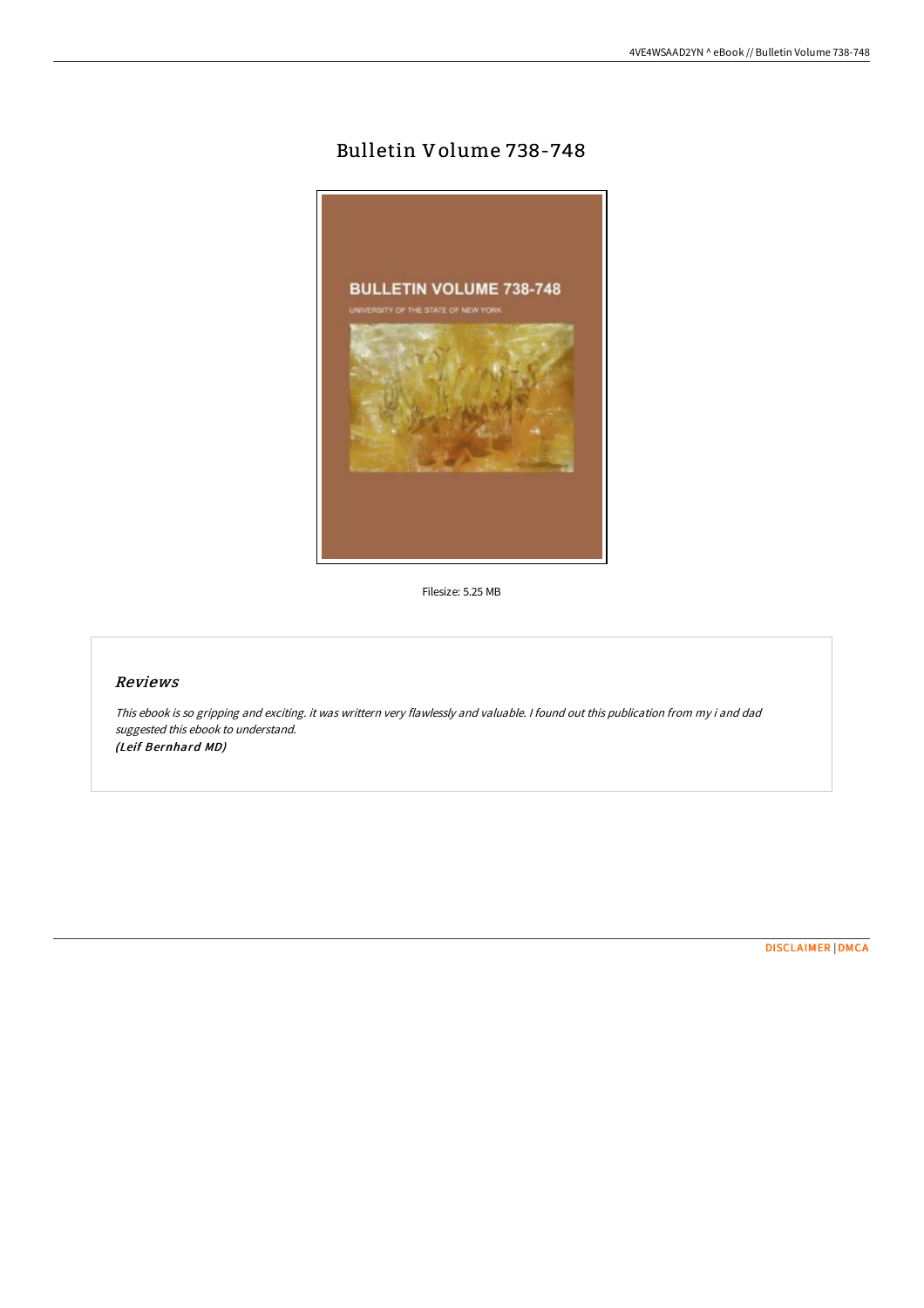#### BULLETIN VOLUME 738-748



To get Bulletin Volume 738-748 PDF, make sure you access the link under and download the document or have accessibility to additional information which might be related to BULLETIN VOLUME 738-748 ebook.

Rarebooksclub.com, United States, 2012. Paperback. Book Condition: New. 246 x 189 mm. Language: English . Brand New Book \*\*\*\*\* Print on Demand \*\*\*\*\*.This historic book may have numerous typos and missing text. Purchasers can download a free scanned copy of the original book (without typos) from the publisher. Not indexed. Not illustrated. 1922 Excerpt: .education. Proposed program for the state. July 9, 1919. (T. and I. memo, no. 6) Seven mimeograph sheets on part-time schools. Kansas Kansas. Department of education. Vocational education. 1917-18. 31p. (Bulletin 1) Part-time classes, p. 3, 11, 12, 17. Vocational education. 1918-19. 38p. (Bulletin 2) Part-time classes, p. 28, 31, 35. Kentucky Kentucky. State board for vocational education. Statement of plans and policies. 1918. (Bulletin, v. 2, no. 1) Part-time instruction, p. 18. Maine Maine. Board of education. Vocational education. 1918. 23p. Agriculture, home economics and the trades and industries: minimum requirements and general regulations for all-day, part-time and evening schools under the Smith-Hughes act Maryland Bennett, C. A. The Francis Scott Key school, Locust Point, Baltimore, Md. 1921. 31p. (U. S. Bureau of Education. Bulletin, 1920, no. 41) Concerning a public grade school where few children go to high school. Includes plans for cooperative part-time classes. Appendix gives proposed scheme for training technologists for Baltimore Dry Dock Co. Massachusetts Massachusetts. Board for vocational education. Plans for year 1919-20. 1919. 109p. Part-time schools or classes, p. 33-34, 38-44, 49-50, 59-60, 82-84. Massachusetts. Board of education. A special report on the needs and possibilities of part-time education. 1913. 164p. Includes suggested programs. Beverly U. S. Commission on national aid to vocational education. Report. 1914. 207p. (63d Congress, 2d session, House document, no. 1004) Part-time school in Beverly, Mass., p. 95-97. Boston Bennett, C. A. The Boston continuation school. Manual Training Magazine, 31: 329-32. June 1920 Boston. Public...

品 Read [Bulletin](http://www.bookdirs.com/bulletin-volume-738-748-paperback.html) Volume 738-748 Online

 $\mathbf{m}$ [Download](http://www.bookdirs.com/bulletin-volume-738-748-paperback.html) PDF Bulletin Volume 738-748